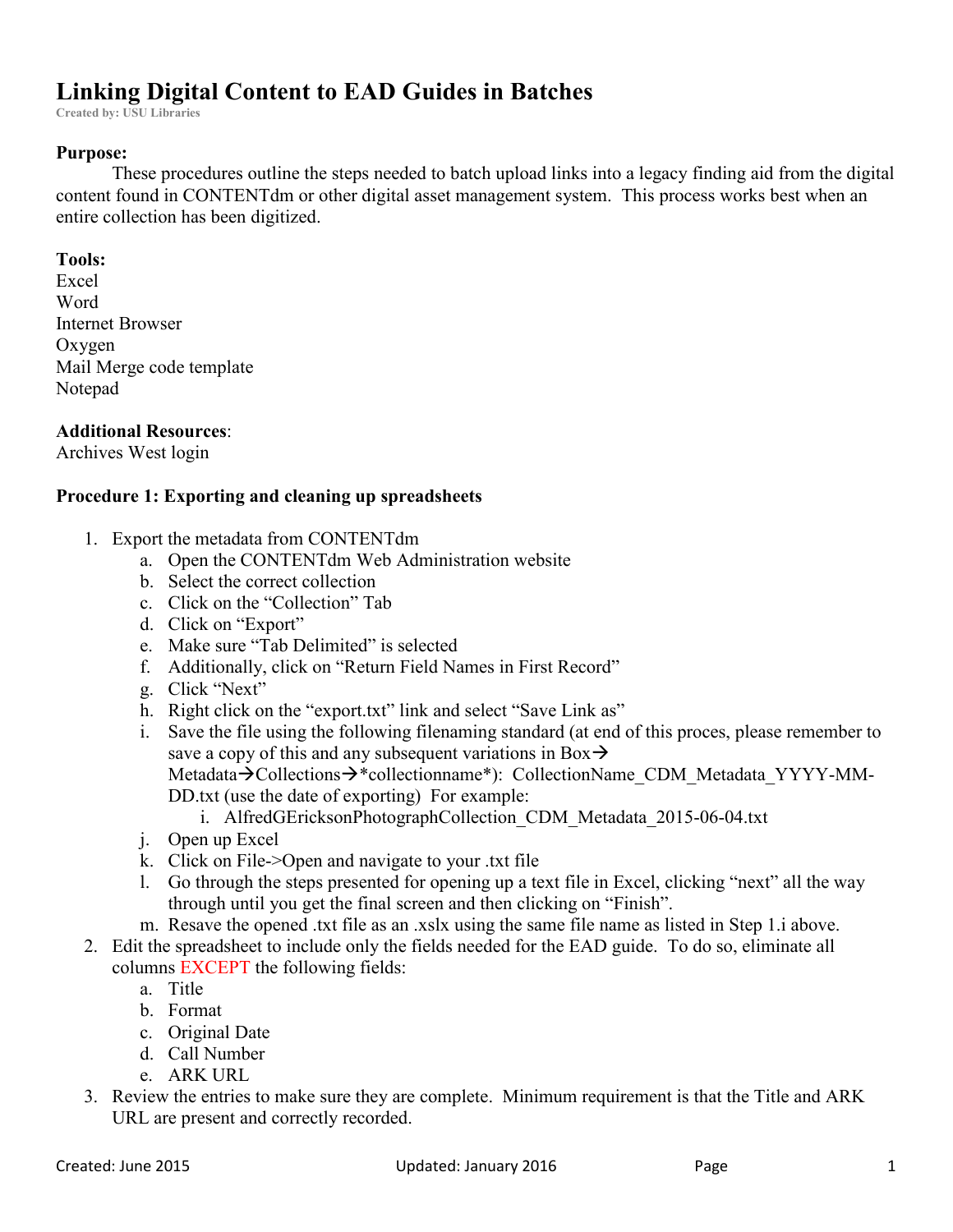- a. For entries that are not finished, please send back to the metadata specialist in charge of the collection. Batch processing should not be attempted until all consecutive metadata is completed.
- 4. Sort the entries so that they are in call number order and reflect the box structure of the physical collection.
- 5. Depending on the complexity of your collection's hierarchy, insert at minimum, four empty columns in front of the Title Column
- 6. At minimum, title the new columns "Component Level," "Component Number," "Box," "Folder".
	- a. Note: If your EAD should have item level, series, or other hierarchical levels of information, you will need to insert additional columns and label them appropriately.
	- b. If you have access to the Oxygen file, you can see the original hierarchy.
- 7. Separate the call number information into series, box, folder, and/or item depending on collection hierarchy. To do this you need to :
	- a. Insert several columns next to the "Call Number" column
	- b. Use the following formulas to separate out the box, folder, item, etc. numbers. *Please note that you will need to adjust the text in red to reflect the changes need to map from the correct cells in your spreadsheet.* 
		- i. = RIGHT( $B4$ , LEN( $B4$ )-6) this deletes the beginning characters.
		- ii. =LEFT( $\overline{A1}$ , LEN( $\overline{A1}$ )-5) this deletes the ending characters
	- c. Copy the separated out information into the appropriate column (Box, Folder, Item, etc.)
- 8. Once this is finished, delete the Call Number column and any "workspace" columns you used to separate out the data
- 9. After the last column, add a new column with the header : Resource Label
- 10. Under Resource Label, fill in the value "Click to access" for each record in your spreadsheet
- 11. Fill in the Component Numbers & Levels columns to reflect the hierarchy they should display in. *Note: you may need to view the original EAD XML file to view the hierarchy.*
	- a. Insert rows to act as place holders for the Series, Box, or Folder information. Include the descriptive titles for these levels in the title column, as well as the component numbers and level designations
	- b. Component Level terms must be one of the following:
		- i. file
		- ii. item
		- iii. otherlevel
		- iv. series
		- v. subseries
- 12. Resave the file under a new name using the following filenaming standard in the respective collection folder in Box $\rightarrow$ Metadata $\rightarrow$ Collection $\rightarrow$ \*collectionname\*: CollectionName EADready YYYY-MM-DD.xslx (use the date of exporting) For example:
	- a. AlfredGEricksonPhotographCollection\_EADready\_2015-06-04.txt

# **Procedure 2: MAIL MERGE**

Mail merge is used to transfer the data entered in the Excel spreadsheet to a Word document that is pre-loaded with the XML tags for EAD. Mail merge matches the information in each column to assigned fields in the EAD element tags. Once the mail merge is complete, the inventory of the collection will appear in the XML format and can be copied directly into the EAD guide.

Be sure to verify that your Excel column headings match the mappings listed below.

# **Mail Merge [for PC]**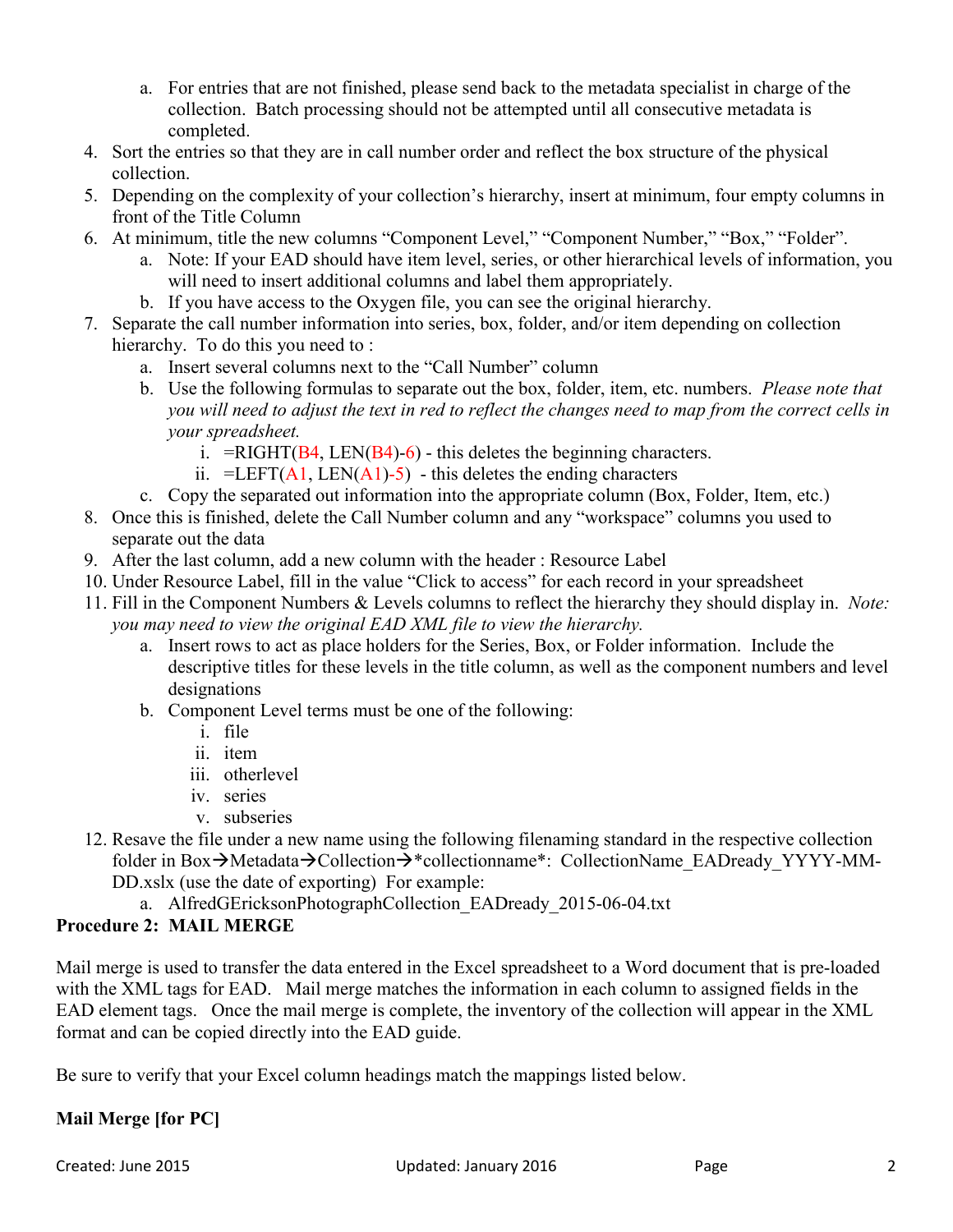- 1. Open a Word document>> Copy and Paste the Container List Template (see example below)
- 2. Select Mailings Tab
- 3. Start Mail Merge>>Normal Word Document
- 4. Select Recipients>>Use Existing List
- 5. Select data source window
- 6. Navigate to container list Excel document which contains your inventory
- 7. Select Sheet 1 if not already highlighted
- 8. Select Insert Merge Field
- 9. Insert each EAD column heading until all columns are inserted [*Note: Merge fields/column headings are highlighted in gray*] Below is an example:

<c0«Component\_Number» level="«Component\_Level»">

#### <did>

<container type="box">«Box»</container>

<container type="folder">«Folder»</container>

<unitid>«Item»</unitid>

<unittitle encodinganalog="title">«Title»</unittitle>

<daogrp>

<resource xlink:label="start">«Resource\_Label» </resource>

 <daoloc xlink:label="image" xlink:href="«Ark\_URL»" xlink:title="digital image of «Title»" xlink:role="«Format»"/>

 <arc xlink:from="start" xlink:to="image" xlink:show="new" xlink:actuate="onRequest"/> </daogrp>

```
 <unitdate>«Original_Date»</unitdate> </did>
```
</c0«Component\_Number»>

10. Finish Mail Merge and Edit Merged Document

a. In Mailings Tab menu select Finish & Merge>>Edit Individual Documents>>All

11. Edit Merged Document

a. Select Find/Replace

- b. Enter  $\Delta b$  in Find and  $\Delta b$  in Replace All
- 12. Using Find and Replace delete all empty tags
- 13. Select All and Copy and Paste into the <dsc> portion of the Finding Aid.

# **MAIL MERGE [for Mac]**

- 1. Open a Word document>>Copy and Paste the Container List Template *(see example below)*
- 2. Tools>>Mail Merge Manager
- 3. Create New>>Catalog
- 4. Get List>>Open source (choose the excel spreadsheet which contains your inventory)
- 5. Drag Placeholders Into Document
	- a. Click on and drag each field/column heading to the corresponding placeholder in the container list template (*see example below - headings are highlighted in gray)*

<c0«Component\_Number» level="«Component\_Level»"> <did> <container type="box">«Box»</container> <container type="folder">«Folder»</container> <unittitle encodinganalog="title">«Title»</unittitle>

<daogrp>